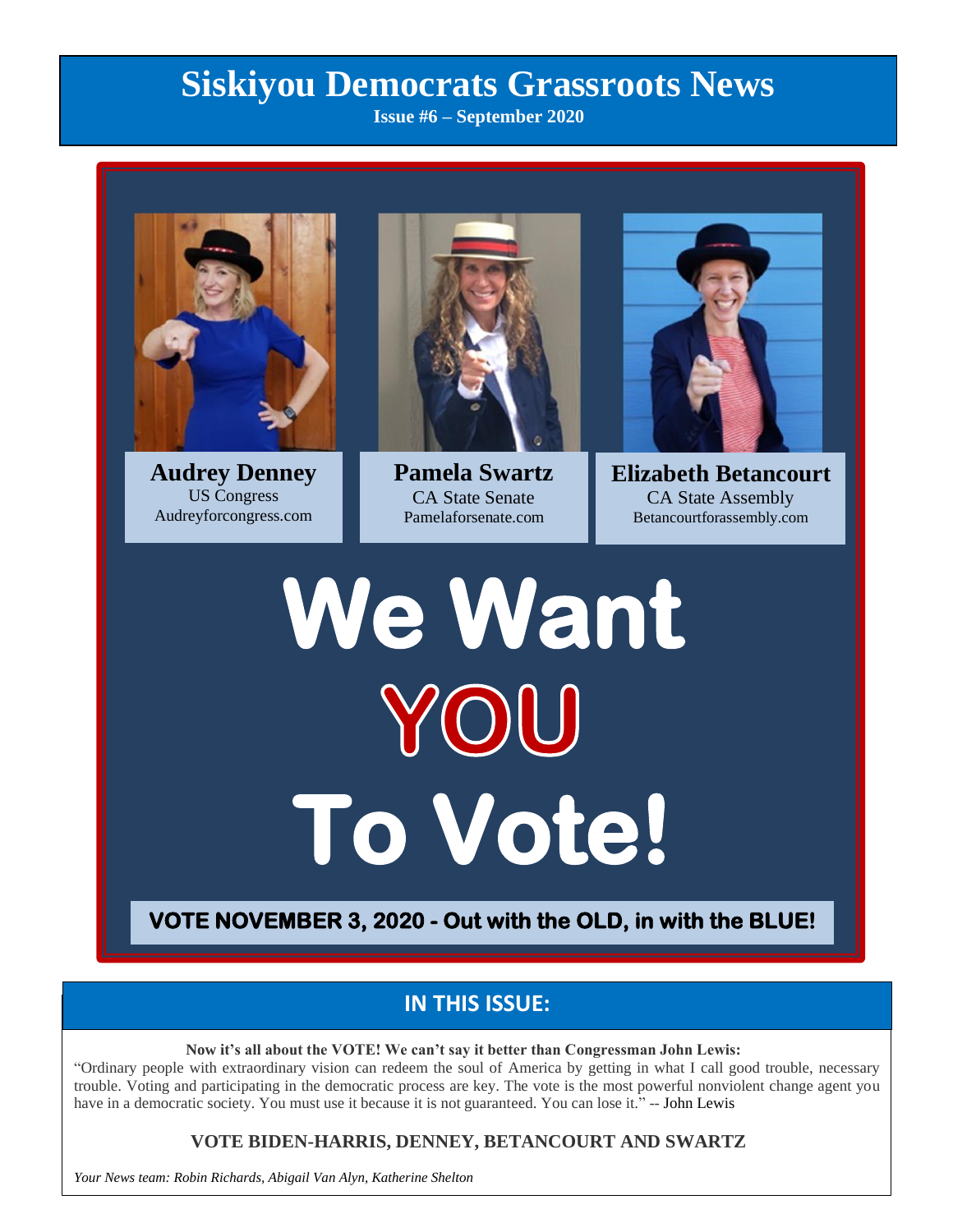# **MAKE YOUR VOTE COUNT!!**





The Trump administration has launched an all-out assault on the United States Postal Service, hoping to disrupt vote-by-mail (VBM) voting, and undermine the results of the upcoming November 3, 2020 national election. The latest statistics on VBM in California reveal that more than 100,000 mail-in ballots were not counted in the 2020 California primary. The reasons ballots were received but not counted are:

- **Ballots arriving late** comprised 61%,
- **Ballots lacking a signature** accounted for 20%,
- **Ballots with signatures that did not adequately compare** to the signature on file accounted for 18%.

What actions should we take to ensure this doesn't happen to our votes?

- Fill out the ballot as soon as it arrives.
- Sign the ballot envelope as directed, and as your name appears on the ballot envelope
- **Mail it EARLY**! The USPS is suggesting **TWO WEEKS before election day November 3**.

More steps you can take to help the USPS, which is under pressure as never before:

- Hand-deliver your ballot to the County Clerk's office, 510 N. Main St., Yreka. OR…
- Hand-deliver your ballot to your polling place on November 3rd. This takes only a minute, minimizing social contact.

#### FOR MORE ON THE USPS UNDER ATTACK, SEE PAGE 6

**TRACK YOUR BALLOT: All CA voters can now get updates on their ballots through California's official "Where's My Ballot" tracking tool. Sign up for it at<http://wheresmyballot.sos.ca.gov/>**



DROP BOX at Siskiyou County Clerk's Office, 510 North Main, Yreka. You can drop off your ballot there or inside! Hours are 9am to Noon and 1pm to 4pm Monday-Friday.

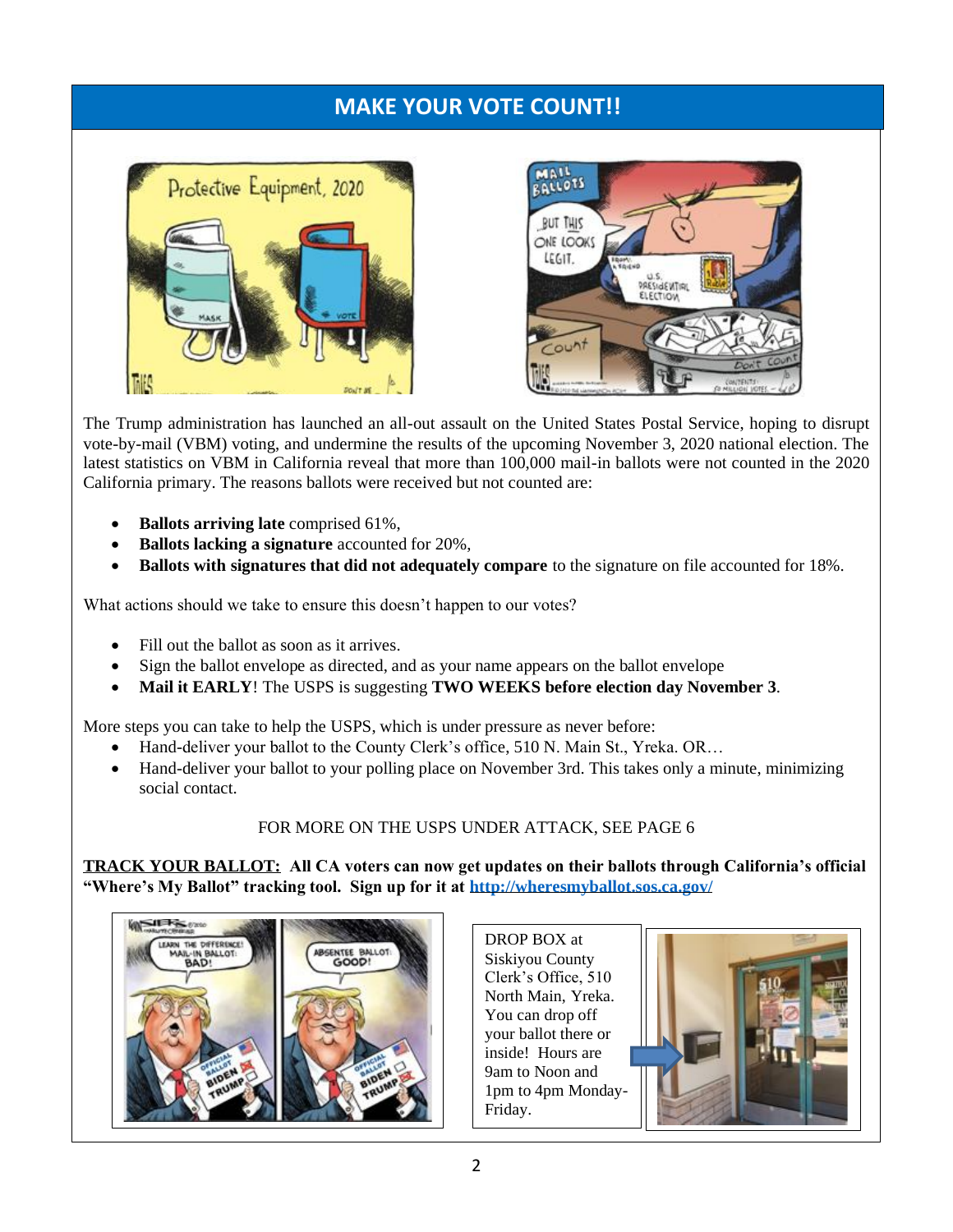# **SISKIYOU DEMOCRATICS GRASSROOTS REPORT**

Our biggest concern this election is getting out the vote – both for the Democrats in our county and the No Party Preference voters who lean Democratic (and there are quite a few of them!). The best way to do this is through door to door canvassing, but that is not happening this year. Instead, we have other activities and you can help! Send an email to [siskiyoudems@gmail.com,](mailto:siskiyoudems@gmail.com) and we will contact you and let you know how! We are primarily calling voters and sending postcards and letters.

#### **PROMOTING BIDEN:**

We're making ourselves known in the community. Through donations, we purchased a BIDEN sign on the Siskiyou Golden Fair's electronic sign. And we've received over 6,000 responses or views on social media on the sign!

#### **COMMUNITY VISIBILITY:**

Due to the Covid 19 concerns, we did not rent office space for the November 2020 election. Instead, we wanted some visual presence and created a great window display in our old office (from the November 2018 election) at 320 West Miner Street in Yreka. If you need signs, etc., just send an email t[o](mailto:siskiyoudems@gmail.com) [siskiyoudems@gmail.com.](mailto:siskiyoudems@gmail.com)





#### AUDREY IN SHASTICE PARK – Mt. Shasta



Over 100 supporters of Audrey Denney gathered on August 19 to pick up signs & campaign materials.

At left, Audrey (center in blue) discusses resource management with her campaign manager, Brian Solecki, and a supporter. At right, materials were distributed by volunteers.

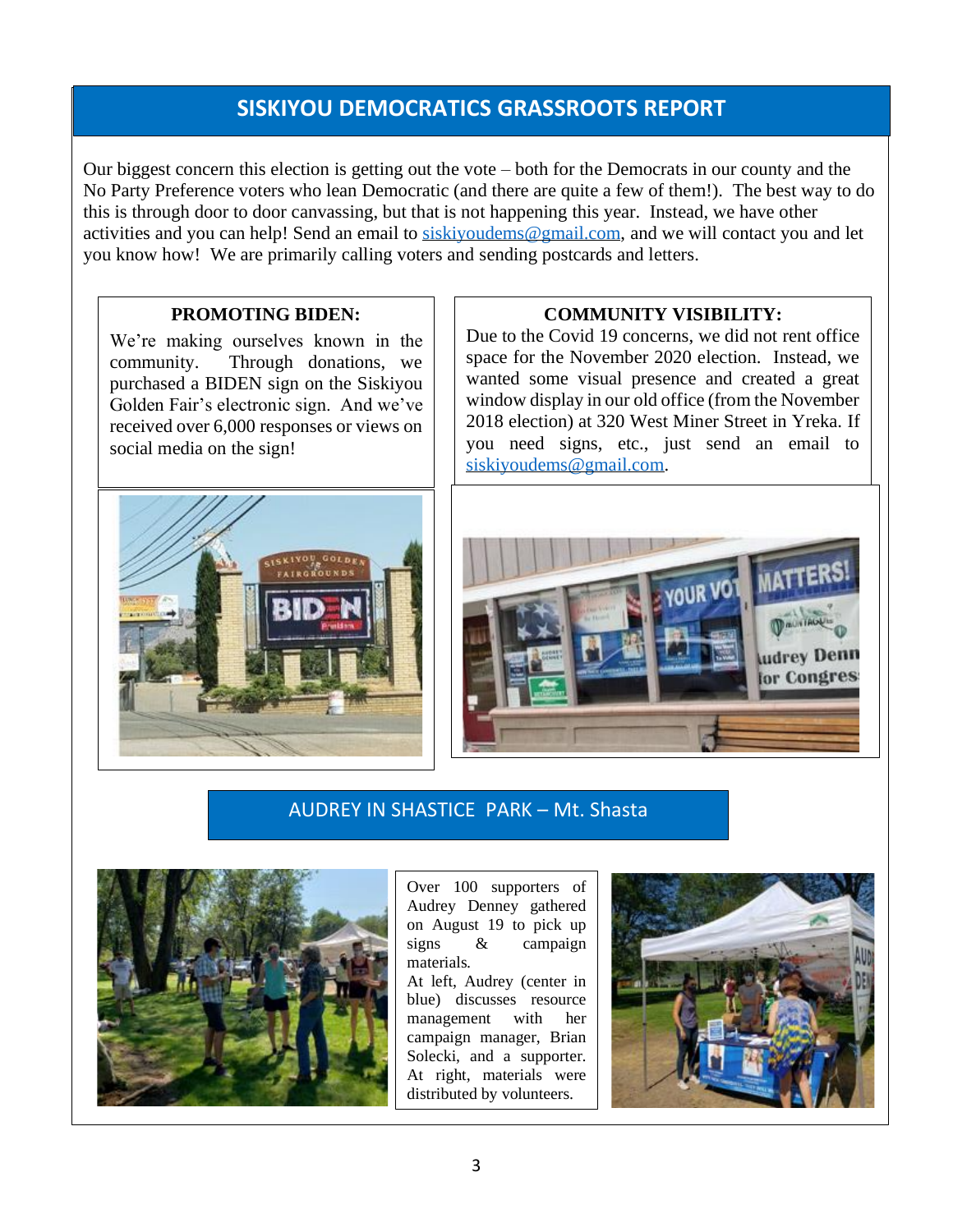# **MEET OUR OUTSTANDING CANDIDATES**



**AUDREY DENNEY** spent her childhood on her family's farm and ranch in Central California, where they grew hay and wine grapes, and raised beef cattle and draft horses. Her father was a Vietnam veteran, her mother a leader in their church. Farm life instilled in Audrey a strong work ethic and a respect for the land and natural resources, which have guided both her education and her career. She holds both a B.S. and M.S. in Agriculture Education from Chico State. She spent a year volunteering with rural youth on agriculture projects in El Salvador, and another year in Ghana, doing agriculture education. Audrey then taught agriculture at Cal State University, Chico for almost six years.

Now Audrey serves on the board of directors for Cristosal, an internationally renowned human rights organization based in Central America. She also serves on the mission committee at Bidwell Presbyterian Church in Chico. And for the last six years she's worked full-time for a company providing sustainable agriculture training to international clients. Both her work and community engagement exemplify her deeplyrooted devotion to service. She's passionate about her community and our world. Her work ethic and professional training enable her to learn quickly, communicate effectively, and inspire others to action. And now? She's ready, able, and eager to bring her energy, fresh ideas, and expertise to the United States Congress!



**PAMELA SWARTZ** grew up in Shasta county, raised by parents who were both educators. After attending Sequoia Middle School and Shasta High School in Redding, she entered UC Berkeley, graduating with with a B.S. in Forestry, with an emphasis in Wildlife Management. Her university education taught her the fragility of native habitats, and the intertwined relationship between these habitats and human influence.

Now living in the Sierra foothills, Pamela has three passions: running her small business, distance trail riding on her two horses, and working to protect Northern California's forests and wild lands. She possesses the true entrepreneurial spirit—a strong work ethic, perseverance, and a desire to help others. Owning a successful business for over 30 years has taught her that authenticity and honesty count just as much as understanding smart finances and balanced budgets. Now she seeks to help the state wisely manage our natural resources and create a healthy and safe future for all of us.



**ELIZABETH BETANCOURT** is a proud native of rural California. She grew up in the San Joaquin Valley, where her father was a hard-working teacher and school administrator. She studied science and resource management at UC Davis, and got her M.S. in forest and sourcewater management at Colorado State University. While studying, she worked for the agricultural extension services, providing local ranchers and small landholders education about water resources and land management. Since then she's spent most of her working life in Northern California's forests, fields, and rivers. Now operating a small Shasta County farm, she and her husband produce olive oil, eggs, and other farm products.

At the same time Elizabeth continues to built her extensive resume. She's worked for nearly 20 years in resource management and planning for all levels of government and the private sector. She has served as Director on the Western Shasta Resource Conservation District Board, as well as on the Community Development Advisory Committee for the City of Redding. She's worked with local water purveyors, tribes, business and tourism advocates, environmental groups, timber companies, and many others to ensure a balanced approach to water use, planning, and management. Protecting forest resources and drinking water supplies has been the objective of most of her work in California's beautiful Sierra-Cascade region. Now she is poised to bring all her passion and experience to the California State Assembly!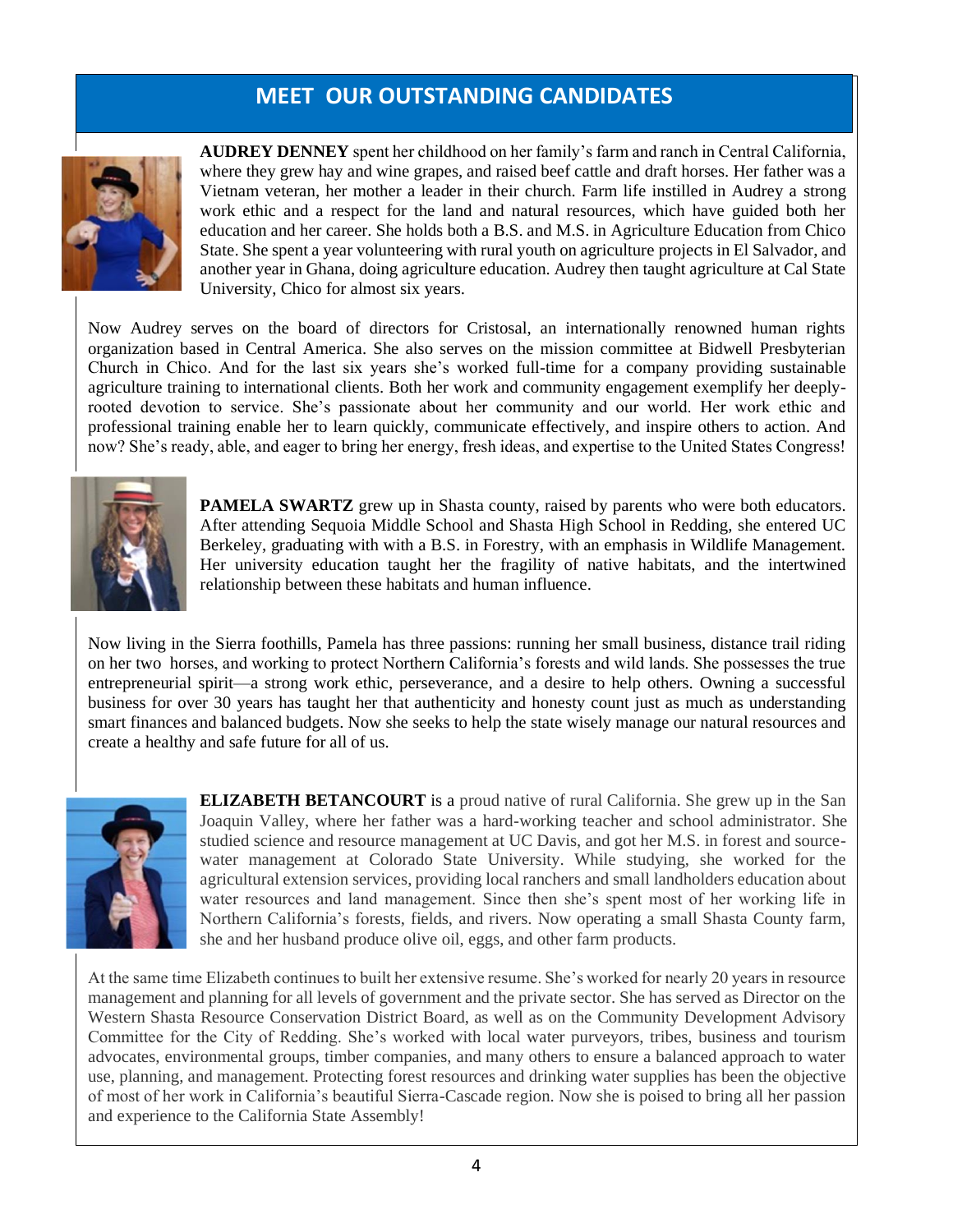#### **THE DAHLES: VOTING AGAINST OUR INTERESTS By Abigail Van Alyn and Tom Laurent**

#### **PAMELA SWARTZ -V- BRIAN DAHLE**

 Legislature closely resembles Doug LaMalfa's in Congress. **His main campaign contributors are in areas of real BRIAN DAHLE**: Brian Dahle **has not** been supporting us well. Overall, his voting record in the California State **estate, land use, law enforcement, and agriculture. On the issue of voting and voter's rights and protections**, **since 2012 Dahle has voted NO on a shocking twenty-three (23) bills,** from making it easier to register and to vote, to reaching more young people, and ensuring that all votes are counted. Six of these votes were taken since he was elected to the State Senate in 2019. See Brian Dahle's record at Votesmart - [Brian Dahle](https://justfacts.votesmart.org/candidate/key-votes/82387/brian-dahle) for the big picture.

As a preview, here are a few of Dahle's approval ratings from advocacy organizations and civic groups: **Climate and environment:** 11% from Sierra Club and League of Conservation Voters. **Civil Liberties and Civil Rights:** 0% from the ACLU **Women's rights and protections**: 17% from Planned Parenthood **Guns:** 93% from the NRA

**PAMELA SWARTZ:** By contrast, Pamela has pledged to promote policies and make decisions that are solely **based on the interests of her constituents, not on special interests**. She is not accepting ANY corporate funding. Pamela will be an advocate for District 1 and the voting rights and protections of residents. She'll fight to **to increase rural infrastructure** and expand funding for education and affordable housing. She'll fight to create more opportunity for young people, and well-paying local jobs. **She'll fight to restore the economic health of our area.**



**ELIZABETH BETANCOURT –V- MEGAN DAHLE** 

**MEGAN DAHLE**: Before her election to fill her husband's Assembly seat, Megan Dahle was a stay-at-home mother of 3, member of the Big Valley School Board, and co-owner of a nursery business. She has little experience or educational background on issues of concern to our area – forest and water management. **Her few (20) votes have been NO or Abstain on everything**, except for four bills that passed unanimously or with overwheleming majorities. Like her husband's, her COVID-related votes appear to reflect their shared position that rural areas should be allowed to go their own ways, and open without restriction. That includes schools opening for in-person learning, in spite of rising cases in most rural areas. Finally, Mrs. Dahle's campaign is funded mostly by herself and her husband's campaign (!), as well as by realtors and law enforcement. For more see [Votesmart -](https://justfacts.votesmart.org/candidate/key-votes/186798/megan-dahle) Meghan [Dahle](https://justfacts.votesmart.org/candidate/key-votes/186798/megan-dahle)

**ELIZABETH BETANCOURT**: Against this record and slight resume, we have **Elizabeth's depth of knowledge in forest and water management and conservation,** years of experience working with community and government entities, her deep concern for rural education and healthcare, and her passion for inclusion and fairness. Understanding the North State region as she does, **her priorities are to restore forest health and return forests sustainably to the source of economic viability they once were, and to restore our place at the negotiating table where water rights and resources are managed.** Only someone with her base of knowledge, of both science and state law, can do that effectively. Finally Elizabeth is beholden to no one, takes no corporate funding.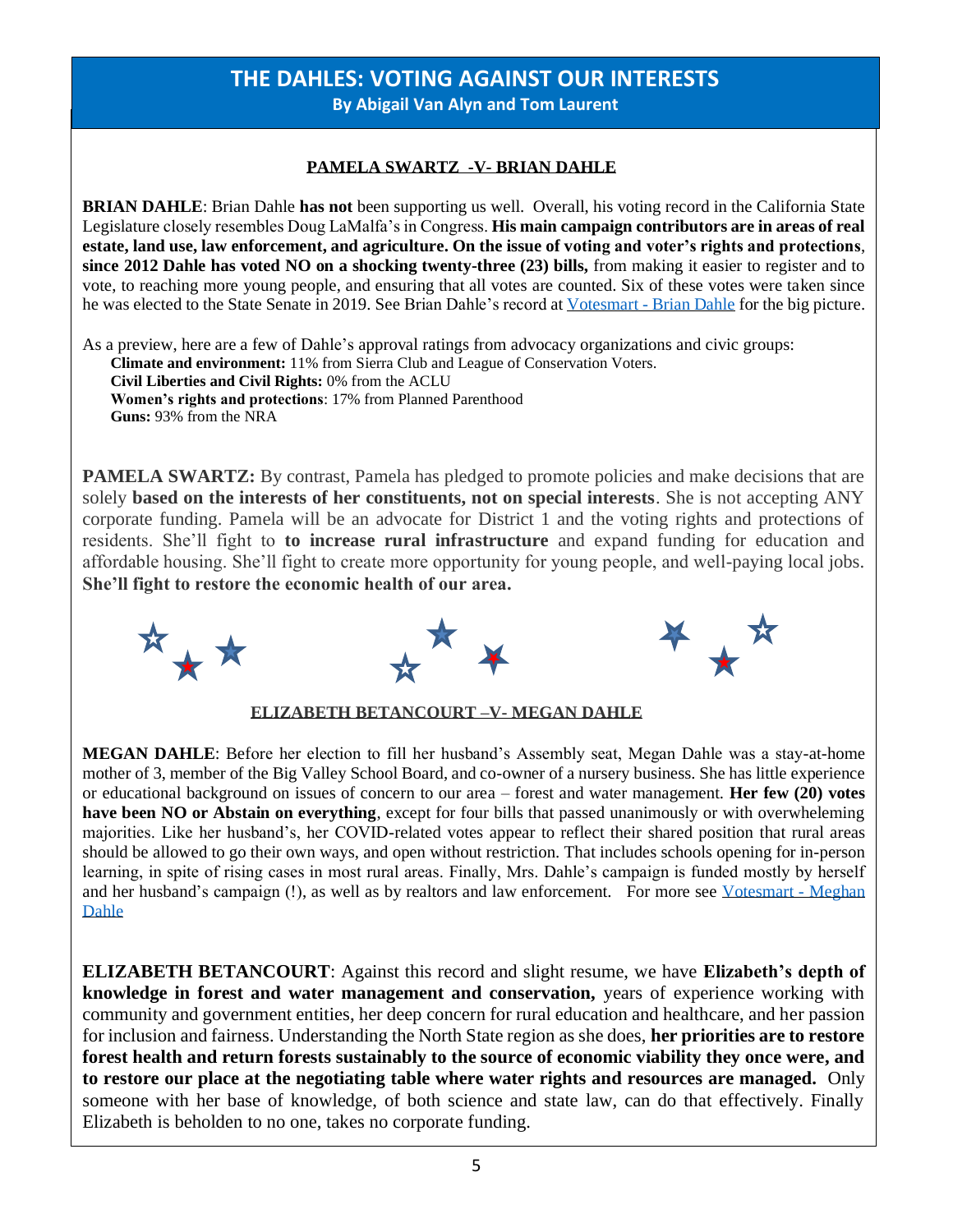### **FIGHTING FOR OUR DEMOCRACY: THE US POSTAL SERVICE By Abigail Van Alyn**

The current assault by the Executive Branch on the United States Postal Service is turning out to be the greatest danger to our electoral process our country has faced in generations. In California we're fortunate to have robust protections for casting and counting votes, but we also reply heavily on the Post Office for vote-by-mail (VBM). So no one is protected from what is obviously an attack on our democratic system itself.

Under Trump-appointed Postmaster General Louis Dejoy, "cost-cutting" measures to the USPS have been rapid and destabilizing. Trump has openly admitted that he hopes to promote distrust in VBM, with total disregard for public health in the COVID pandemic. This while Post Office reorganization is inflicting severe damage to small businesses, the military, and individuals reliant on the shipping and communications the USPS has always provided. Here are some recent events:

- Dejoy's directives to hold postal workers to a strict timetable leaves some of each day's mail unsorted or left behind. The result is an ever-growing backlog of undelivered mail, including pay checks, medications, court filings, bill payments, and other vital communications.
- In many states, costly sorting equipment has been removed from post offices without explanation. Costcutting is the excuse, but workers wonder why, then, equipment isn't idled rather than destroyed. While Louis Dejoy testifies that he is not responsible for equipment removal, he also refuses to restore it.
- Congress held hearings where Democratic members demanded that Dejoy roll back the damage done, restore equipment, and expedite VBM ballots. In testimony before the Senate, Dejoy promised to treat ballots as priority mail. But he claimed delays are due to COVID, and that he never reduced overtime. Internal documents show otherwise.
- Dejoy also said any disruptions of mail service were "unintended consequences." This suggests he didn't fully understand the organization he has sworn to safeguard.
- Before the House Oversight Committee, Dejoy was combative, insisting his actions are not political and entirely justified to streamline the postal service. But he did not agree to produce analytics or a plan for future actions in writing, or address discrepancies between his testimony and reports from postal workers in the field.
- On the issue of critical pre-election USPS funding, Republican lawmakers show sudden concern for the deficit, while Trump has threatened to veto any funding for the USPS.
- Finally, states are joining together to bring federal charges against Dejoy for a range of infractions, including improper unilateral action, and ignoring mandated advisory and public comment procedures. Conflicts of interest are also being investigated.